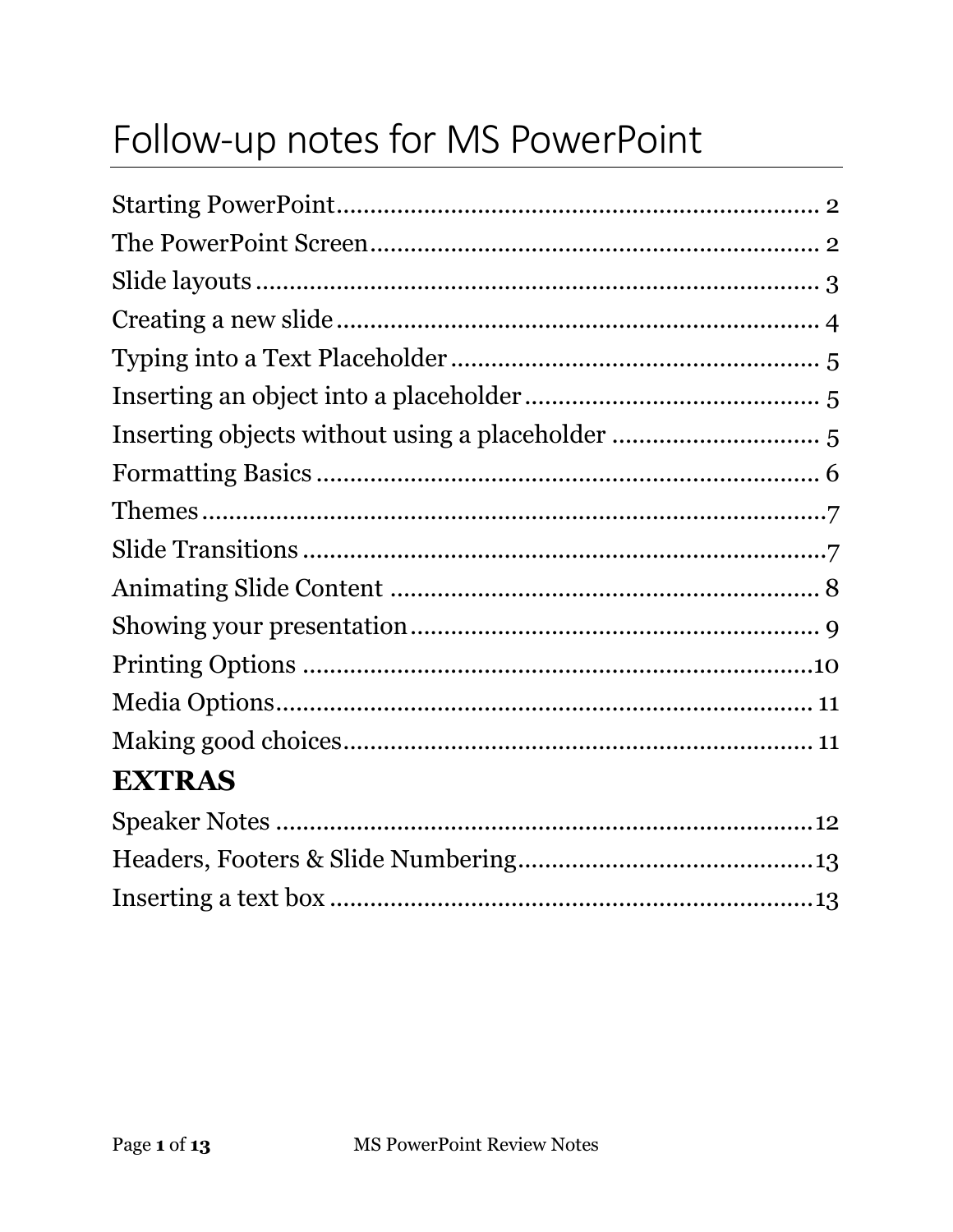#### <span id="page-1-0"></span>**Starting PowerPoint**

When you start the PowerPoint software, you first see the *File* entry area, just as you do with Word and Excel. Again, you'll see many of PowerPoint's templates offered on the screen. If you wish to begin a new slide show totally of your own design, click the *Blank*  **Presentation** template that is positioned at the top left corner. This will open a new presentation for you.

## <span id="page-1-1"></span>**The PowerPoint Screen**

The very top of the PowerPoint screen has the same layout as Word and Excel, with a *Title Bar* at the top. That has the same *Quick Access Tools* area that we've seen before over at the left side, a *Title* in the middle and *Resizing buttons* at the far right.

Under that is a ribbon as we have already learned in the other applications. Tabs like *Home* and *Insert* we've seen before. But there are new tabs that are specific to PowerPoint, like *Animations* and *Slide Show*. It's always a good idea to check out the various tabs to see what kind of commands they contain.

Initially you will be in *Normal View*. This is the only view where we can edit slide content. On the left side of the screen is a *Navigation Pane*. As you build slides, they will appear here, listed vertically. On the right side is the *Editing Screen*. These two areas can be made larger or smaller by dragging the vertical line that separates them to the left or the right. If you drag to the left the editing area gets bigger. If you drag it to the right, the navigation area becomes wider.

Notice that there are some other tools at the lower right corner of the screen. There is a **Slider** that allows you to make your view of the slide" zoom" in or out. We have seen this before in Word and also Excel. It looks like this:



To the left of this slider are four buttons that look like this:



These control which of four views you wish to be in.

- The one on the left, which is selected in the image above is for the *Normal* view. Again, that is the only view where you can edit content. You insert and control content using the area on the right. If you wish, you can drag slides vertically in the navigation pane to change their order.
- The next button over that shows the four small squares brings you to *Slide Sorter* view. Slide sorter view lets you see your slides as if they were laid out on a table. You can move them around in this view if you wish to change the order of their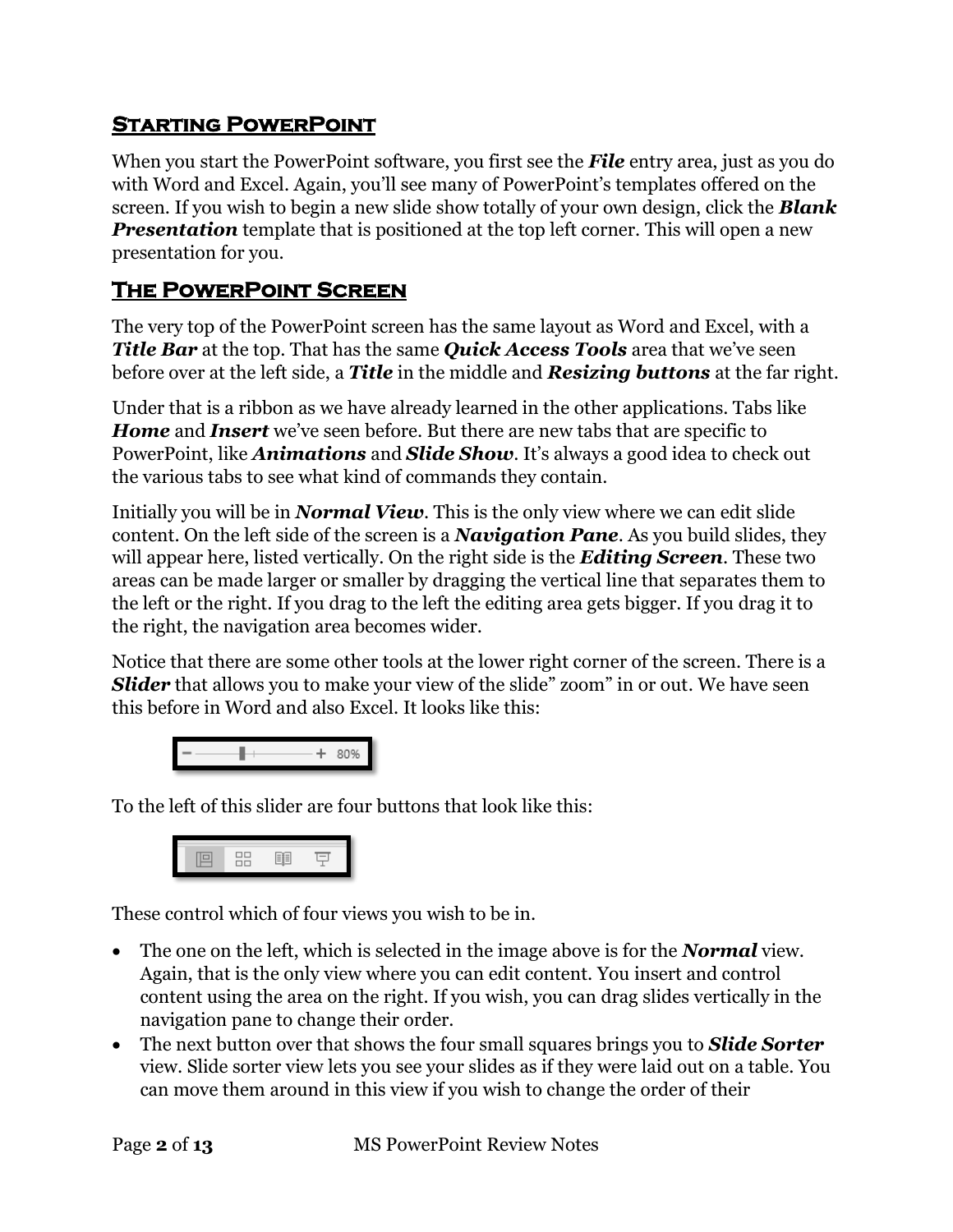presentation. When you see a slide that needs an edit, you can double-click it to return to *Normal* view.

- To the right of that is *Reading View*. This is a view that is almost identical to playing the slide show, except that the available buttons are a little different. When in this view the navigation is controlled at the lower right corner of the screen. In addition to the arrow buttons that move you forward or backward in the presentation there are also buttons that let you switch back to another view.
- The last button to the right is the **Slide Show** button. This is one way you can start your slide show without having to go through the ribbon.

You can navigate to the next slide by simply clicking your mouse anywhere on the slide. *(Unless you have customized your transition options.)*

Also, once begun, the slide show has button options that only become visible if you hover the mouse pointer at the lower left corner of the screen. They are available when the slide show is in "full screen" view. They look like this:



- The two on the left allow you to move back and forward through the slides.
- The one with the stylus offers you some tools you can use as you give your presentation, like a *Laser Pointer* or a *Highlighter*. You can use these to give emphasis to certain content elements as you talk.
- To the right of that is a button that would take you to *Slide Sorter* view, should that feel appropriate during the show. You might use this if you wanted to jump back or ahead to slides not immediately before or after the current slide. Otherwise, there will be a left-pointing arrow at the upper left corner of the screen that would return you to the *Slide Show* view.
- To the right of that is a button with the magnifying glass. This allows you to "zoom" into a portion of the screen that is about ¼ the size of the entire slide. To exit this zoomed view, tap the *Esc* key on your keyboard.
- The button with three dots offers more options.

If you don't find it easy to see these tools, you can also right-click anywhere on the slide to see a list of most of these same options.

## <span id="page-2-0"></span>**Slide layouts**

Slides are designed in *Layouts*. A slide layout is determined by how many and what type of content *Placeholders* are positioned on the slide. A placeholder is a rectangular shape that can be use to type text or to insert an object, like an image, video or graph, etc. As of the writing of these notes, there are 9 different layouts from which to select. *(After applying a Theme, the number of available layouts will probably*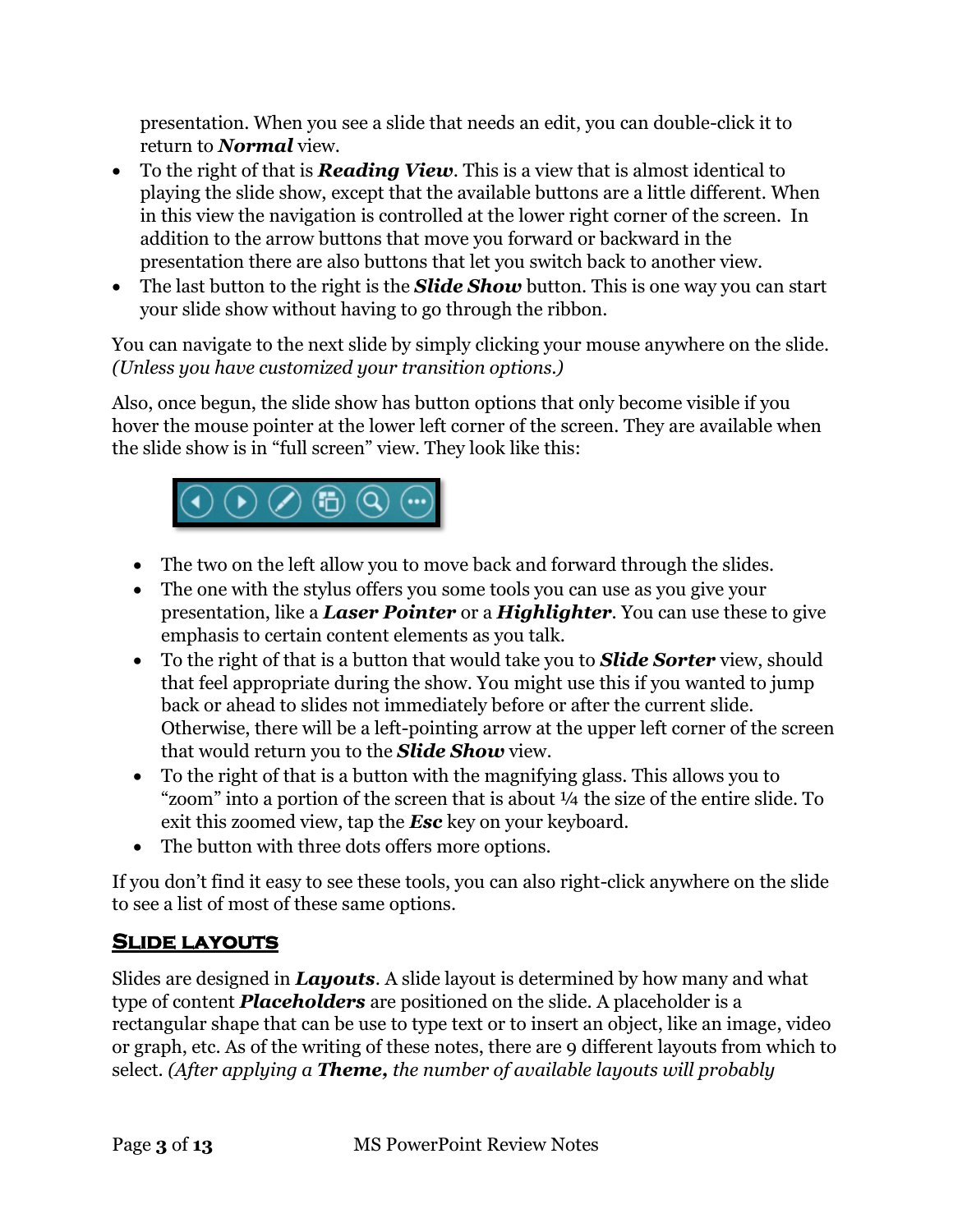*increase.)* You can insert content without using a suggested placeholder, but it's often handy to let PowerPoint position and size it for you.

You can check out the various layouts by clicking the *Layout* button located in the *Slides* group on the *Home* tab of the ribbon. When you click on that button all of the available pre-built layouts are displayed. They each have a name to give you an indication of what is offered. If you wish to change the layout of the slide that is currently selected, just click one of options and it will be applied for you.

One slide is offered to you automatically when you open a new PowerPoint document. PowerPoint assumes that your first slide should be a *Title* slide, appropriate for introducing yourself and your subject matter, so that is the layout that is automatically applied. But you can change that as described above, if you like.

#### <span id="page-3-0"></span>**Creating a new slide**

Here is how to insert a new slide into your presentation.

- First it is best to click the slide in the navigation pane that is positioned just before where you'd like the new slide to be. *(But if you forget to do this don't worry. You can easily drag-and-drop the new slide up and down to wherever you'd like it to be.)*
- Click the *New Slide* button that is located in the *Slides* group on the *Home* tab of the ribbon. A list of options will appear that looks like this:



- Click on a layout. The new slide will be inserted into the navigation pane immediately after the slide you had clicked in the first step. OR
- Click *Duplicate Selected Slides* to make an exact duplicate of the currently selected slide.

OR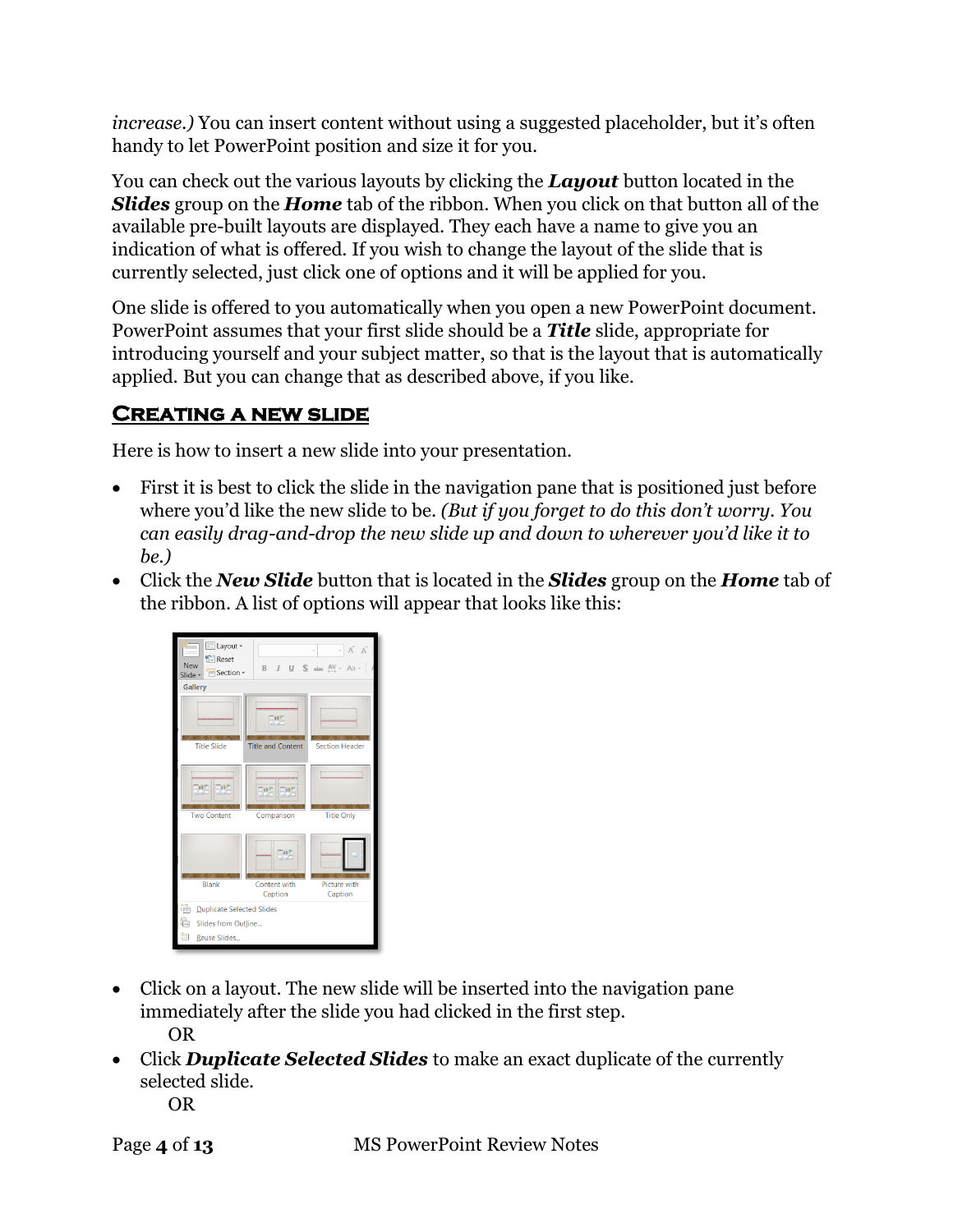- Click on *Slides from Outline* if you have a text document with an outline that you want to use to create your show. OR
- Click *Reuse Slides* if you wish to grab slides from another PowerPoint show you have already made.

#### <span id="page-4-0"></span>**Typing into a Text Placeholder**

Text placeholders will have a prompt that says *Click to add title*, or *Click to add text*. When you click your mouse, a flashing cursor will appear allowing you to type whatever text content you wish to have.

Generally, the *Click to add text* prompt assumes that you want to create a bulleted list. When you click there, a bullet will appear next to the cursor. If you don't want a bulleted list, just turn it off by clicking the *Bullets* button in the *Paragraph* group on the *Home* tab. If you would like to have a multilevel bulleted or numbered list, use your *Tab* key to indent a line or *Shift Tab* to outdent or decrease an indent. Or, you can control these with the *Indenting* buttons in the *Paragraph* group on the *Home* tab.

Or, use the option arrow on that same button if you'd like to see different bullet styles.

As you type, PowerPoint will adjust the size of the font so that your text will fit into the placeholder.

#### <span id="page-4-1"></span>**Inserting an object into a placeholder**

Many placeholders offer the option of inserting an object, like an image, instead of typing text. There will be small buttons located in the center of the placeholder for this purpose. You can point at those buttons to see fly-over help telling you what kind of object it will help you to create.

When you click on one of the object options, a dialog box will appear to help you step through the process of finding what you want. The window will differ depending which object type you clicked.

Even though you can insert any object onto any slide by finding the appropriate button on the *Insert* tab of the ribbon, the advantage of using a placeholder is that it will adjust the size of the object so that it doesn't conflict with space needed by other slide content. This can be especially an issue with images. Although you can resize any image as needed, it's nice that PowerPoint will control the size within the placeholder for you.

#### <span id="page-4-2"></span>**Inserting objects without using a placeholder**

The *Insert* tab on the ribbon has buttons that allow you to access all the different types of content that you can place onto a slide. Hover your mouse over any button to see fly-over help that will describe what the button will offer.

It is helpful to note the difference between the *Pictures* button and *Online Pictures*. For the *Pictures* button, you must already have the image residing on your computer,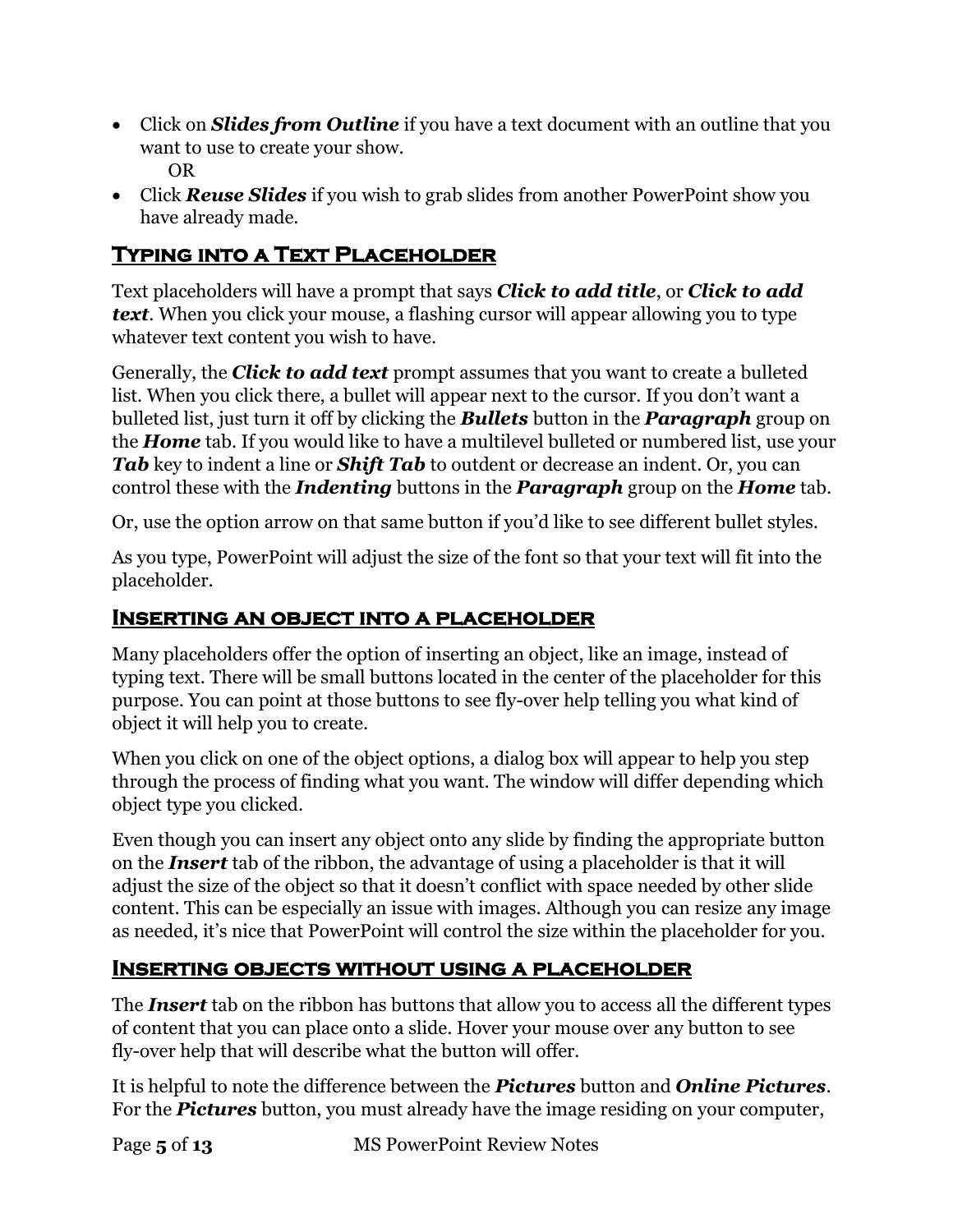flash drive or network as a file. When you click the *Online Pictures* button, a window will open that allows you to search for an image using *Bing (Microsoft's search engine)*, or, if you are a *One-Note* user, you can pull an image you've already saved there.

Similarly, if you wish to insert a *Video* file, you will be prompted to select from a video that resides on your computer, flash drive or network, or you can provide the *URL* to a video that is located on a website. *(URL is the web address.)* You have to know this address before you click the button, so that you're ready to type it in.

If you want to insert an audio file, you are given the option of navigating to a file you've got on your computer, flash drive or network. Or, you can record audio right from within PowerPoint. If you click that option, a small window will open that looks like this:

| <b>Record Sound</b>                           |        |
|-----------------------------------------------|--------|
| Name: Recorded Sound<br>Total sound length: 0 |        |
| OΚ                                            | Cancel |

- o Your computer must have a built-in or externally plugged-in microphone.
- o First you must give the recording a name.
- o Then click the button with the red dot. That will start the recording.
- o Click the black square when you are done recording.
- o You can use the *Play* triangle to listen to the audio before saving it.
- o If you are happy click the *OK* button.
- o If not, click *Cancel* and start over.

If you think you'll use this feature, play around with it a lot to get the feel of it before you try to do something important.

## <span id="page-5-0"></span>**Formatting Basics**

Once you have begun to create content on a slide, you can make endless adjustments to how it looks. Select any object on any slide and a *Format* tab will appear on the ribbon. The options that are available will vary slightly depending on the type of object you have selected. But, in general you will be able to control how the border of the object appears as well as the content of the object.

If you would like to control how the *Background of a Slide* looks without applying a theme:

- 1. Point your mouse somewhere on a slide where it is empty.
- 2. Right-click the mouse and a list of options will appear.
- 3. Click on the *Format Background* option.

OR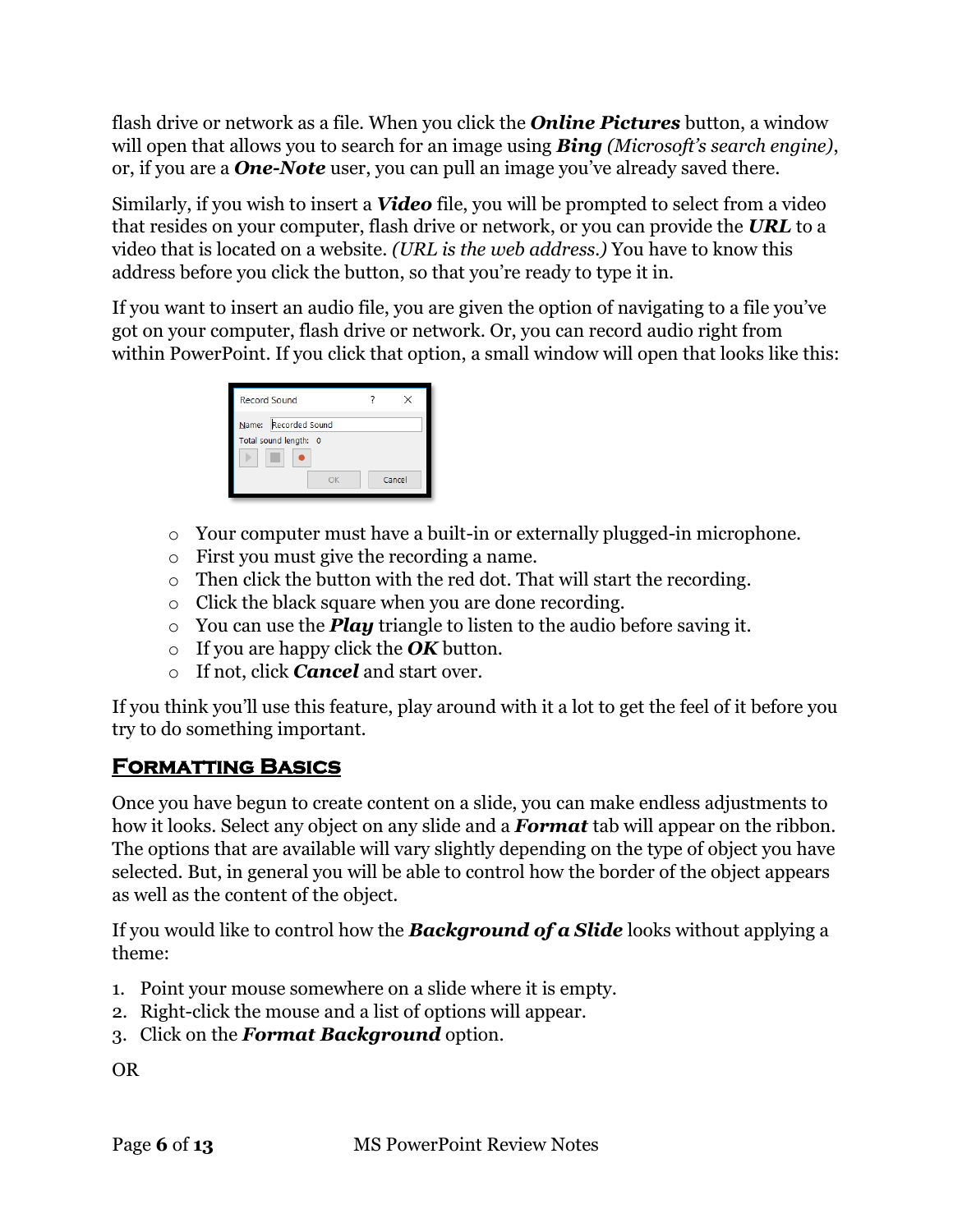4. Click the *Format Background* button in the *Customize* group on the *Design* tab of the ribbon.

In either case, a new work pane will open on the right side of your screen. In here you will find many different colors and textures that you can apply to the background of the current slide. These choices will appear behind all of the slide's objects.

If you find a combination of settings that you'd like to use on all of the slides, click the *Apply to All* button. This will give your show consistency between slides. Then if you want to offset one or two slides to make them stand out, you can make changes to them individually.

## <span id="page-6-0"></span>**Themes**

A *Theme* is a preset format of colors and styles that you can apply if desired. The pallet for themes is located on the *Design* tab of the ribbon. When you pick a theme, you have the option of refining its *Variant* which is like a sub-theme. These tools are right next to each other on the ribbon.

The advantage to themes is that they provide stylistic consistency between all of the slides in a show. When you pick a theme, all of your options like colors and fonts will be complementary to each other.

Some care must be taken when applying a theme. It is a good idea not to create all of your content and then apply a theme. Themes all have differences in layout, and if you have already typed a lot of text and placed a lot of other content, a theme might move things around in a way that doesn't work well at all. It's a good idea to pick a theme before you have created more than 10 or so slides so that if you need to redo content you won't be overwhelmed.

## <span id="page-6-1"></span>**Slide Transitions**

You can control how a slide appears on the screen with *Slide Transitions*. If no transitions are applied each slide will simply appear in a very standard, rather abrupt manner as you move through the presentation. To apply a transition, click the *Transitions* tab on the ribbon.

The first button on the left called *Preview* will show how the slide appears with whatever movement you already have set. If there are no transitions set yet, that button will not be active. You can use this to check your choices as you work.

The ribbon is dominated by a *Transition to this Slide* group. Here you'll find a pallet of movements. You can preview any transition by clicking on it. PowerPoint will immediately show you what it would do to the slide. Be aware that when you click on a transition, you've applied it. If you've tried a lot of them and decide you don't want any of them, click the *None* transition listed at the very beginning. Or click the *Undo* button's option arrow and click on where you began applying transitions.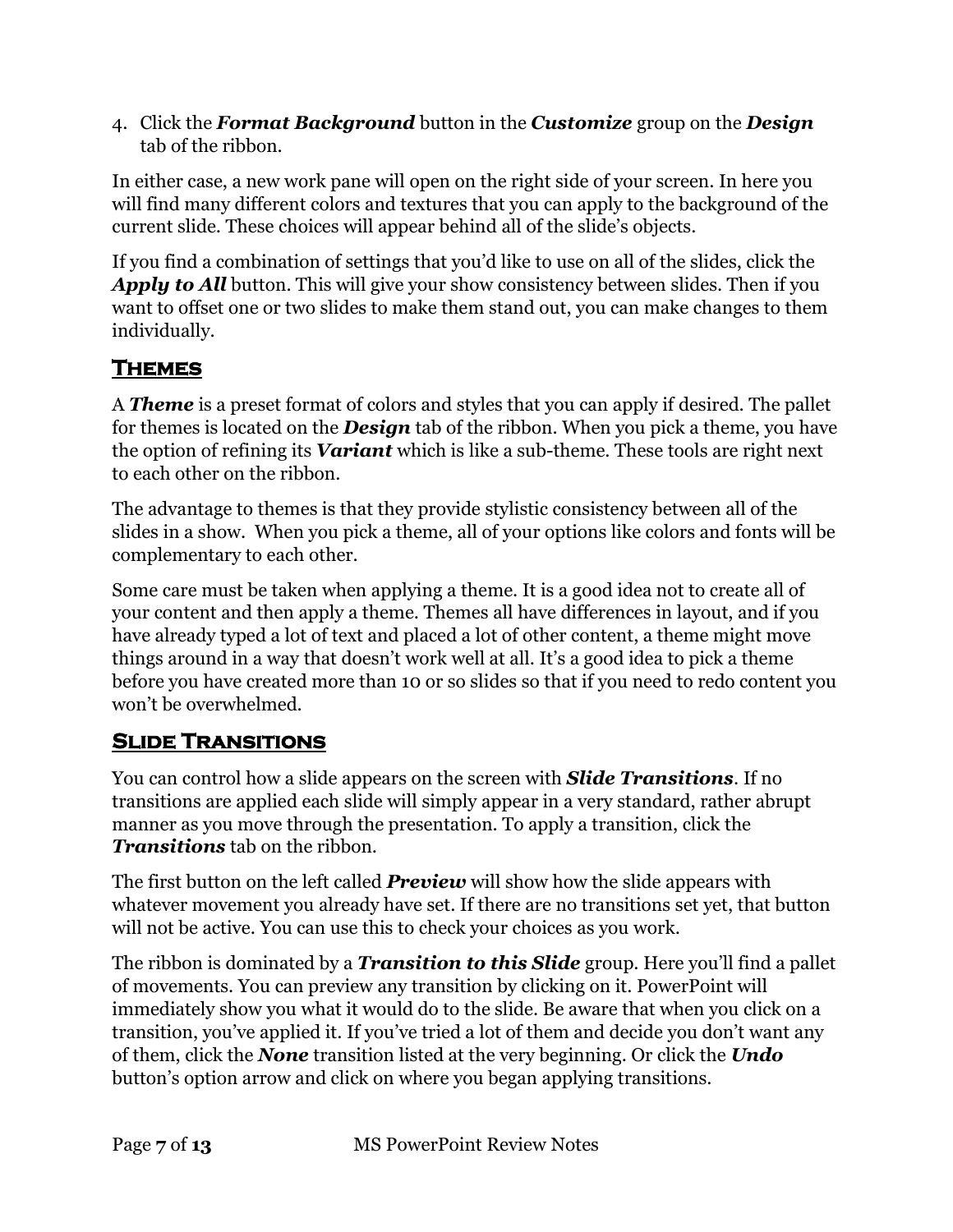When you find a transition that you like, you can then control *Effect Options* with the next button to the right. Each transition has its own set of effects. They are not all the same. Some have no effects at all.

You can apply a *Sound* effect to a transition. As fun as these are, be judicious. Too many sounds can annoy an audience.

You can also control a lot about timing in this last group to the right side of the ribbon.

- **Duration.** How long does the transition take to complete? Durations are measured in seconds. So, 1:50 would be one and a half seconds.
- *Advance Slide area*
	- o *On Mouse Click:* PowerPoint will wait for you to click your mouse before the slide leaves the screen.
	- o *After:* PowerPoint will advance to the next slide after XX amount of time has passed. This is measured in minutes, seconds and fractions of a second.

If you have both *On Mouse Click* and *After* set, whichever happens first will control the movement.

If you are pleased with your settings and wish to have all the slides behave in the same way, click the *Apply to All* button.

If you have some slides that may have extra transition features not shared by the other slides, first establish the settings that all of the slides will have in common and apply to all of them. Then selectively add or delete features to the individual slides as you wish.

## <span id="page-7-0"></span>**Animating Slide Content**

You can make slide content move around in many ways.

- Objects may have *Entrance* effects that control how they arrive onto the slide.
- *Emphasis* effects govern what an object does while it is seen on the slide.
- *Exit* effects determine how an object leaves a slide.

When you click the *Animations* tab of the ribbon, you must first be sure that the object that you want to animate is selected. A pallet of animations will become available on the ribbon. This pallet offers all three types of animations. However, using this tool, you can only apply one of the three effect types. But clicking through the different effect types in this pallet can be a fun way to get a feel for what is available. Be aware that as you click each one, it gets assigned to the object. So in playing around you might end up with a lot of effects assigned. In that case use the *Animation Pane* to delete the one(s) you don't want.

If you would like to apply two or more of the effects to any single object, you must use the *Add Animation* button. Then you can apply as many as you want of all three types to any object.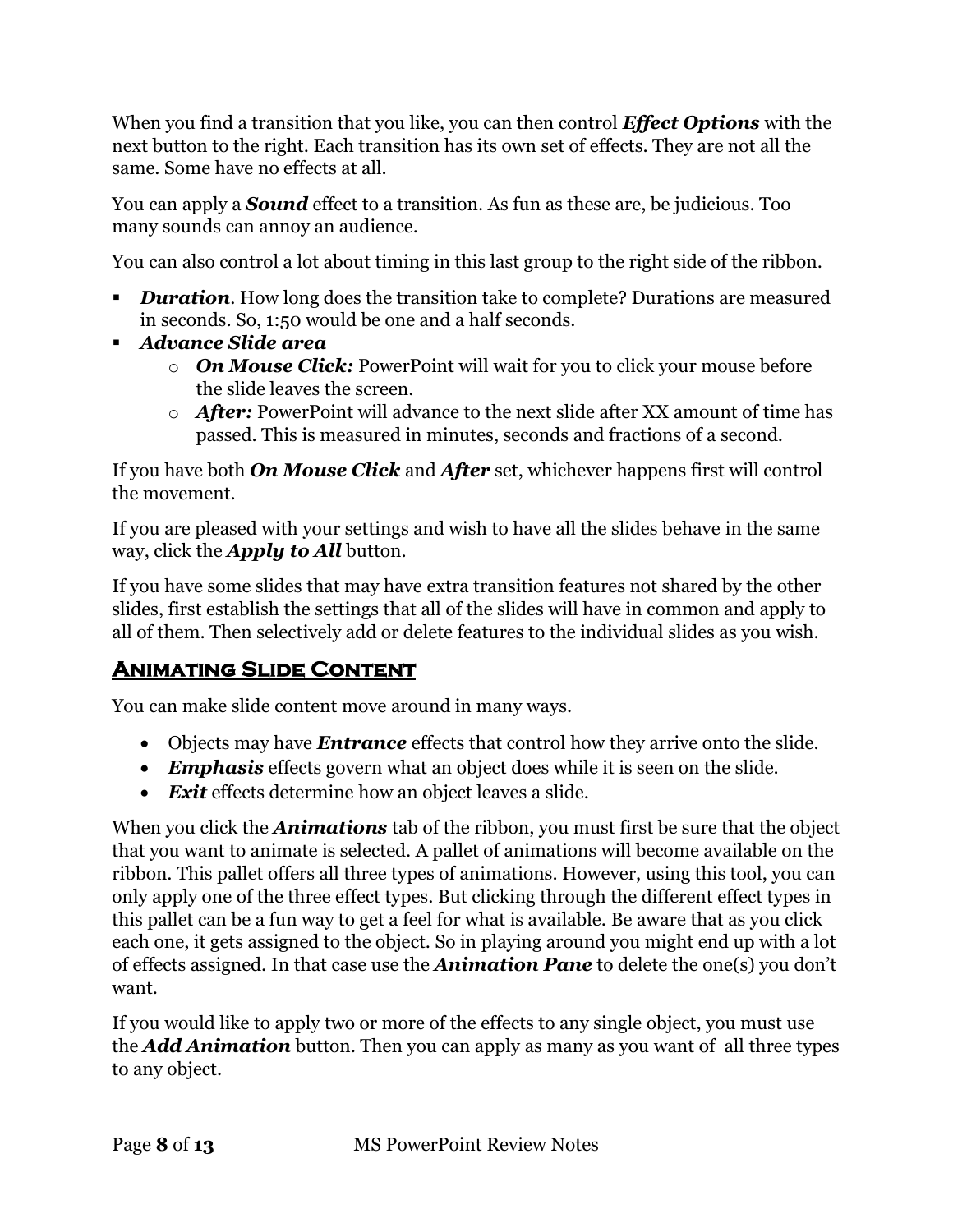When you apply one or more animations to any object, numbers will appear to the left of it that correspond to how many you've applied to that object.

Once animations are set, you can apply effects to them using the *Affect Options* button. These are used in a similar fashion to the *Transition Effects.* Not all animations have effects. When no effects are available, the button will not be active.

The *Timing* group gives you a lot of control as to how long an animation lasts, if there is a delay or pause before it occurs, does it require the click of a mouse, etc. If you have multiple actions assigned to one object, you can click on the associated number and the move its position related to the other actions by clicking the *Move Earlier* and *Move Later* buttons.

All of this can be more easily perceived and controlled if you open the *Animation Pane* found at the top of the *Advanced Animation* group.

Text can have movement settings, too. If you click on the border of any text box to select it, the animations pallet will offer you *Entrance*, *Emphasis* and *Exit* choices just the way it does with images and shapes. If the text is a bulleted or numbered list, you can even control the behavior of each individual line.

## <span id="page-8-0"></span>**Showing your presentation**

When your show is ready to deliver, you can set up your computer with a projector, or whatever delivery device you wish to use. Then you could:

• Click the **Slide Show** button at the lower right corner next to the "zoom" slider.

OR

• Click one of these four buttons found on the left side of *Slide Show* tab of the ribbon.



- *From Beginning* will play the show starting at the first slide.
- *From Current Slide* will play the show starting at the slide you currently have selected in either *Normal* view or *Slide Sorter* view.
- *Present Online* lets you deliver your slideshow on the Internet. This requires a Microsoft account to set it up.
- *Custom Slide Show* lets you create a show out of a subset of all your slides. This might be for a special audience that does not need to see everything.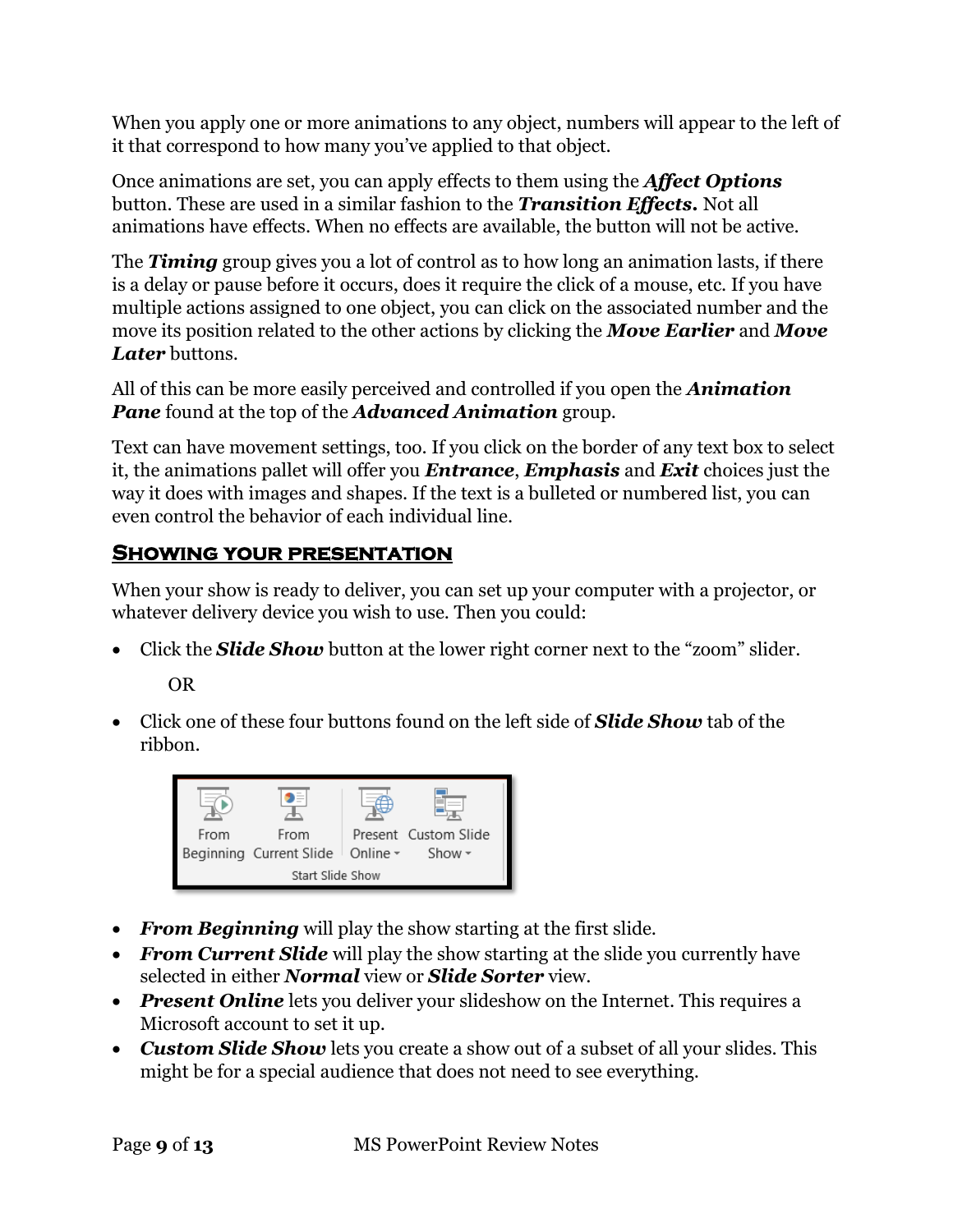When showing your presentation, the slides will progress according to the settings you chose if you applied *Transitions* as explained earlier. Very often presenters rely on mouse clicks to move from one slide to the next.

Review the notes in the PowerPoint Screen section of these handouts for a reminder of how to deliver a show.

#### <span id="page-9-0"></span>**Printing Options**

You may wish to print out your slide show to share as review notes for your audience, or just for yourself. Here are the options you'll see if you click on the *File* tab of the ribbon and then click the *Print* option:

|         | Print                                               |  |  |  |
|---------|-----------------------------------------------------|--|--|--|
|         | Copies:<br>1<br>وليبل<br>Print                      |  |  |  |
|         | $\odot$<br>Printer                                  |  |  |  |
|         | Hewlett-Packard HP LaserJet 4<br>Ready              |  |  |  |
|         | <b>Printer Properties</b>                           |  |  |  |
|         | <b>Settings</b>                                     |  |  |  |
|         | Print Current Slide<br>Only print the current slide |  |  |  |
| Slides: | Œ                                                   |  |  |  |
|         | Notes Pages<br>Print slides with notes              |  |  |  |
|         | Print One Sided<br>Only print on one side of the p  |  |  |  |
|         | Collated<br>$1,2,3$ $1,2,3$ $1,2,3$                 |  |  |  |
|         | Portrait Orientation                                |  |  |  |
|         | Color                                               |  |  |  |
|         | Edit Header & Footer                                |  |  |  |

The **Printer** button allows you to indicate which printer you want to send the print job. Interestingly, one of the options on this list is *Microsoft Print to PDF*, one way to create a PDF file of your show. *(Save As PDF is the other way.)*

o *Settings* lets you choose *Print Current Slide*, *Print All Slides*, *Print Selection* or *Custom Range* where you can indicate specific slide numbers to print.

o *Print Layout* lets you determine if you want to print one slide filling each page; pages with speaker notes; an outline of your show just as a text outline; or one, two, three, four, six or nine slides per page vertically or horizontally. To see which of these options leave room for taking notes, do a print preview of each one.

o If you have a printer that can print both sides of the page, you can determine one-sided or double-sided with the next button.

o Use the next button if you wish the pages to be printed in collated or non-collated order.

- o Portrait or Landscape *Orientation*.
- o Color, Greyscale or Black and White
- **Copies** at the top of this panel lets you indicate if you'd like more than one copy printed.
- o *Print* performs the print job.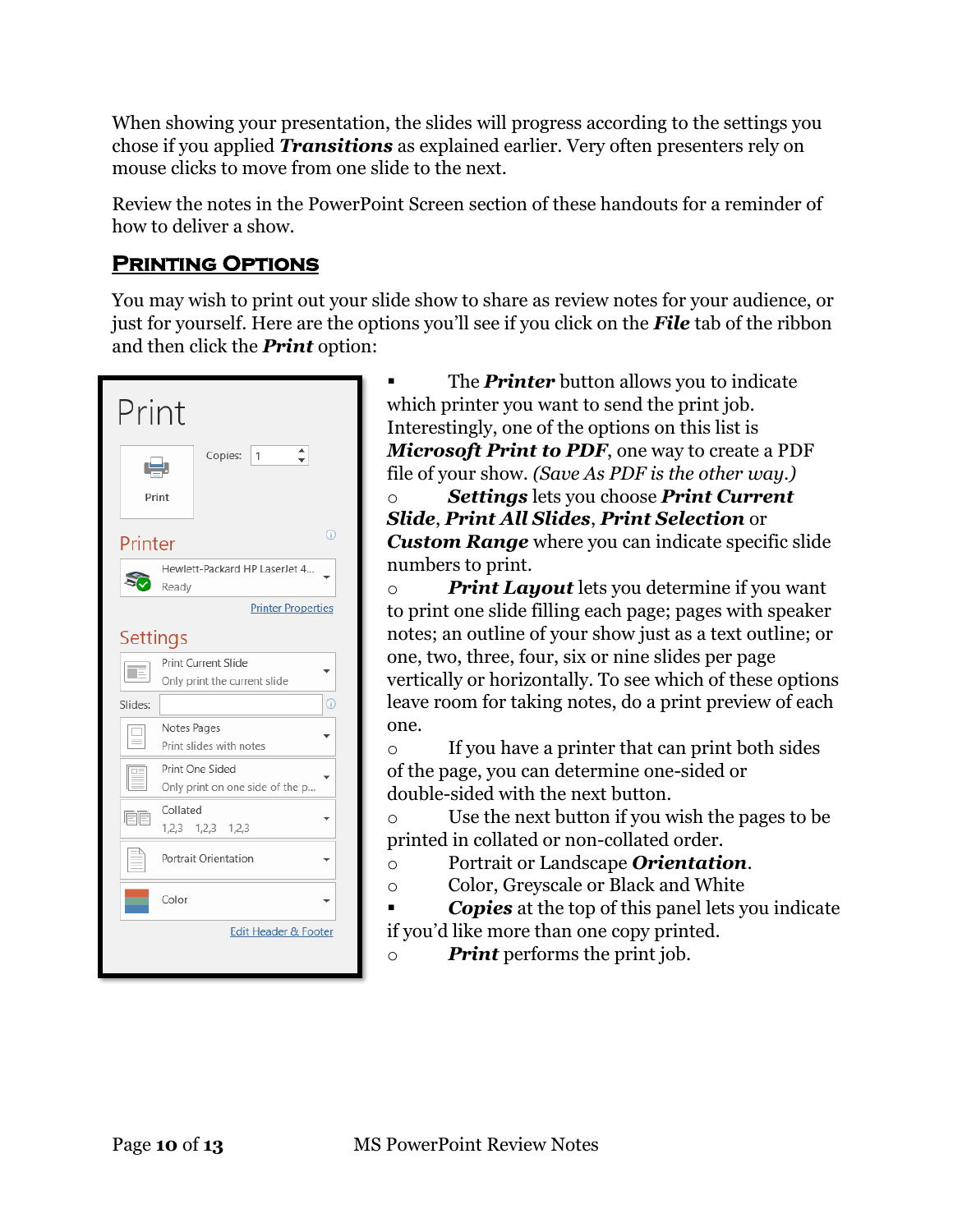## <span id="page-10-0"></span>**Media Options**

When you insert audio or video media objects, it's a good idea to review the *Playback* options. When the media is selected on your screen, two new tabs appear on the ribbon, one of which is called *Video/Audio Tools - Playback*.

The *Format* tab lets you adjust color, shading and borders.

On the *Playback* tab you have all the commands you need to control how the media appears, how long it lasts and the loudness of the volume, etc. But, if your media is a link to audio or video on the Internet, the only Playback option you can control is when the media begins. Those three options are:

- *In Click Sequence*: the media will begin any time you click anywhere on the slide.
- *Automatically:* the media will begin immediately as the slide appears.
- *When Clicked On:* the media will not play unless you click on it.

*Add Bookmark*: this allows you to pinpoint a moment while the media is playing when you'd like another action to be triggered.

*Trimming:* If you wish to cut down the length of time needed to play the media item, click the *Trim* button. A window will open that allows you to set a beginning and an ending point. You can do this by dragging the green and red start and end markers across the timeline. Or you can set specific times using *Start time* and *End time* numeric controls. Before you click *OK*, you have the option of playing it to be sure you are happy with the adjustment.

Also in that same *Editing* group you can opt to *Fade In* and/or *Fade Out* the media. This will give it a softer entrance or exit effect.

In the *Video/Audio Options* group you can determine quite a few things:

- *Volume:* Controls the loudness of the sound.
- *Loop until stopped:* The media will repeat until the slide changes.
- *Start: See above.*
- *Video only options*
	- o *Play full screen:* Causes the video to fill the entire slide as it plays.
	- o *Hide while not playing:* Makes the video tool disappear from view when not playing.
- *Audio options only:*
	- o *Play across slides:* causes the audio to continue for the remainer of the slide show once it has started.
	- o *Hide during show:* Causes the audio tool to disappear.

#### <span id="page-10-1"></span>**Making good choices**

Here are a few ideas for you to think about as you design your slide show:

Page **11** of **13** MS PowerPoint Review Notes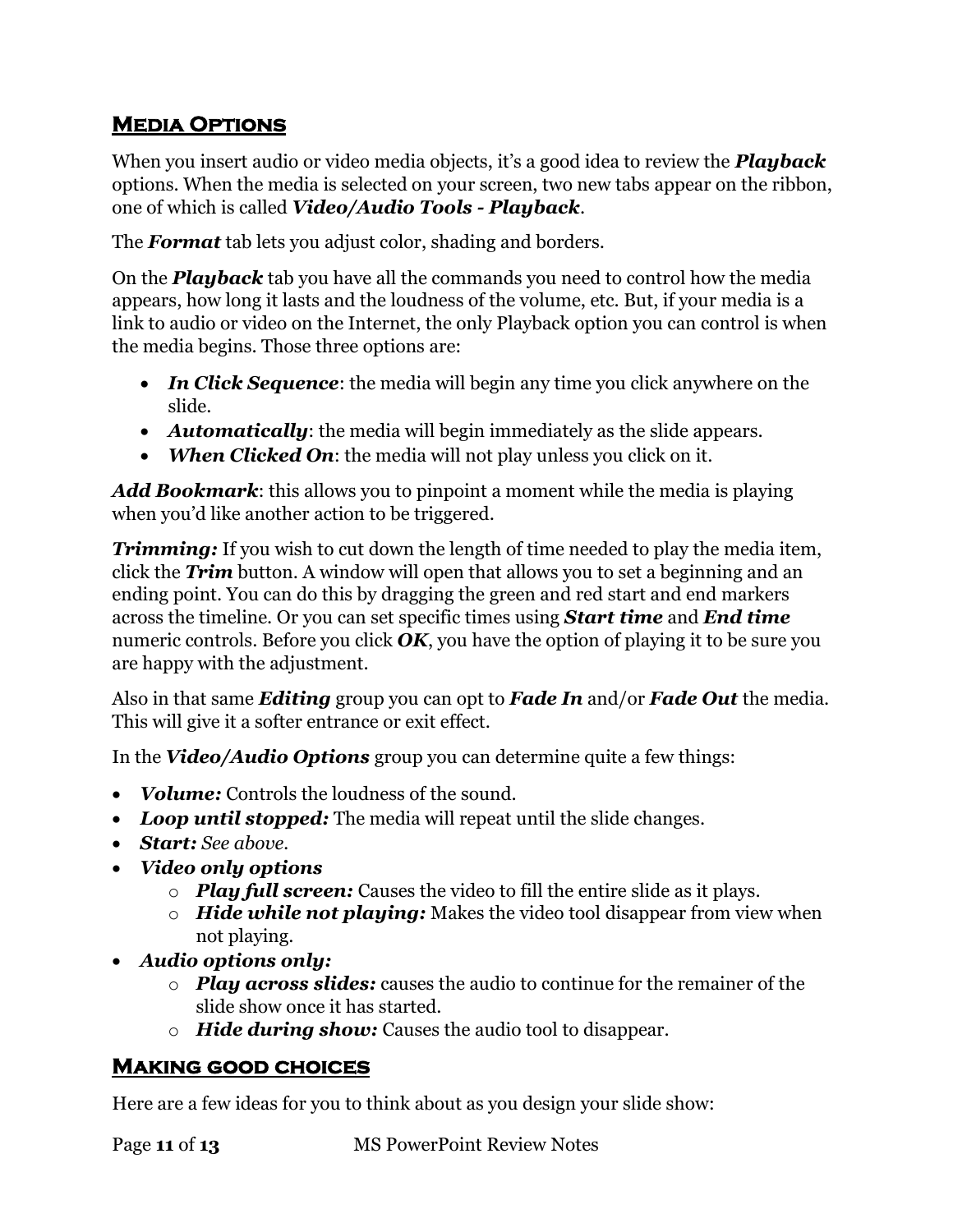- $\checkmark$  Consider your audience. Who are they? Is this for friends and family? Is this for your boss? Is this for a prospective client? Make appropriate choices for the given scenario.
- $\checkmark$  If you will be present as the speaker, Do Not Make Your Audience Read. Do not fill the slides with text. Bullet points are great to indicate the core of the points you wish to make in just a few words. Then you talk to your audience, filling out the full ideas as you work your way through the points. If you have too much text on your slides the audience has to decide "Do we read?" or "Do we listen?"
- $\checkmark$  If your presentation is designed to be shown someplace that you are not present, like a booth at an industry fair, then you can expect the audience to read a bit more.
- $\checkmark$  Some textbook authors suggest a "7x7 rule". No slide should have more than 7 lines and no line should have more than 7 words. Not likely that you can hold to this 100%, but it's a great goal and will help to prevent from overdoing it with text on the slides.
- $\checkmark$  Select transitions that fit your goal. Some of them are very bouncy and active. That might be fun for one or two slides, but not for the entire presentation. Err on the side of caution.
- $\checkmark$  The same is true with animations. They can be really a lot of fun, but don't overdo it.
- $\checkmark$  Slam the doors and kick the tires a lot. Especially if you have a lot of animations and media. Be sure it all works!

Don't exhaust your audience by overdoing it with special effects. Select them carefully and your audience will appreciate you!

## <span id="page-11-0"></span>**EXTRAS**

## <span id="page-11-1"></span>**Speaker Notes**

As the speaker, you may wish to create notes to go with each slide that you can then print out. Then, as you give your presentation you can be reminded about important comments that you mustn't forget with each slide.

To create a *Speaker Note*:

- 1. Click on the particular slide.
- 2. Click the *Notes* button in the *Show* group on the *View* tab.
- 3. An area will open below the slide where you can type your notes for that slide. This then becomes available for you to print out.

OR

4. Point at the bottom edge of the particular slide until you see a double-headed arrow. Drag the bottom edge of the slide upward. This will create the same space as using the button described above.

<span id="page-11-2"></span>See the *Printing* section of these review notes to see how to print these notes.